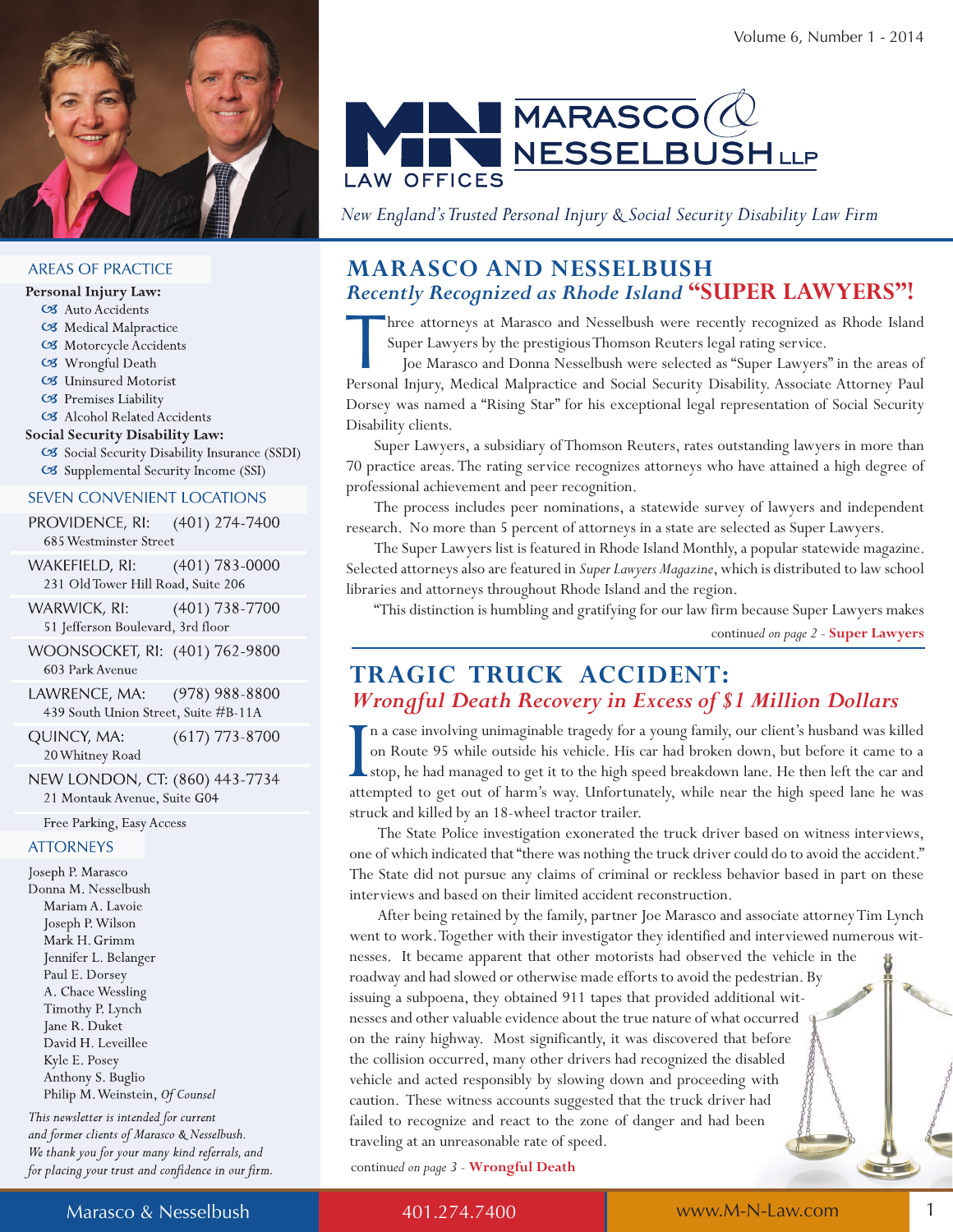# WAN MARASCO

# *Makes \$31,000 in Donations*

# CHARITABLE FOUNDATION

ast year to fulfill part of our mission, Marasco and Nesselbush formed a charitable foundation "to serve our community."<br>Through the generosity of our attorneys and staff, the Foundation has raised and distributed \$31,000 ast year to fulfill part of our mission, Marasco and Nesselbush formed a charitable foundation "to serve our community." Through the generosity of our attorneys and staff, the Foundation ganizations in the fourteen months since inception.

 This December we asked our Facebook friends and clients to nominate deserving organizations to receive donations. Our staff, all of whom contribute to the foundation, then voted to select the organizations to receive end-of-year contributions. We are happy to announce that five charities were selected to receive a total of five thousand dollars. The charities selected were the Tomorrow Fund, Youth Pride Inc., Amos House, McAuley House, The Brain and Spine Tumor Foundation and the Brain Injury association of Rhode Island.

 We invite our clients to nominate any recognized charitable organization that has had an impact on their lives or any organization they know to deliver valuable services to those in need. If you would like to propose a charity, please contact Stephanie Galligan at Sgalligan@m-nlaw or by call her at 401-274-7400.

# **"Your present circumstances don't determine where you can go; they merely determine where you start." ~ nido Qubein**

**Super Lawyers** *- continued from page 1*



*Pictured left to right: Marasco & Nesselbush Attorney Paul Dorsey and Marasco Nesselbush partners Donna Nesselbush, Esq., and Joe Marasco, Esq.*

its selections based on nominations and evaluations from our colleagues in the legal community," said Joe Marasco. "The recognition of three attorneys from our firm shows the depth and quality of legal services we offer our clients in Rhode Island, Massachusetts and Connecticut."

 Attorneys were surveyed to nominate the best lawyers they know for the listing. Final selections are made after a rigorous, independent research and evaluation process of the nominated lawyers. Super Lawyers states that their objective is to create a credible, comprehensive and diverse listing of outstanding attorneys that can be used as a resource for attorneys and consumers alike.

 "This honor and distinction reflects our law firm's reputation, values and mission," said Donna Nesselbush. "We are so proud that our Firm has achieved a reputation for honesty, integrity and excellence in the legal community. We are equally proud that we stand for personal, economic and social justice, always treating our clients with kindness, dignity and respect."

 All attorneys at Marasco & Nesselbush have an unwavering commitment to our clients and one simple goal: to obtain extraordinary results for each and every client.

# **Come Celebrate Valentine's Day!**

**Saturday February 8, 2014 11:00 aM – 2:00 PM**

"In the Name of Love," Marasco & Nesselbush invites you to celebrate Valentine's Day 2014! Join us on Saturday, February 8, 2014 at the principal office of Marasco & Nesselbush, 685 Westminster Street, Providence from 11:00 AM-2:00 PM for an afternoon of free giveaways, fun, learning and prevention all...In the Name of Love!

 In the Name of Love, Marasco & Nesselbush will give away chocolate hearts to the first 100 guests. We will also give away heart shaped balloons and a many chances to win prizes and gift certificates to healthy Whole Foods.

 Marasco & Nesselbush is celebrating Heart Awareness Month with the American Heart Association to showcase the many lifestyle changes that can keep adults and children "heart-healthy."

 Heart disease is the leading cause of death for both men and women; however, it is preventable and controllable. The American Heart Association (AHA) will demonstrate "CPR Anytime," an innovative approach to teaching the basics of CPR so anyone can perform chest compressions during a cardiac emergency. The American Heart Association will highlight "Life's Simple 7," the 7 simple steps that lead to a long, healthy life – eat better, get active, lose weight, control cholesterol, manage blood pressure, reduce blood sugar, and stop smoking. Tips for healthy eating, CrossFit exercise demonstrations and yoga practice demonstrations will provide participants with practical activities that lead to healthy living. Refreshments will be provided. Demonstrations and materials will be available in English and Spanish.

 Radio Station WKKB-FM Latina 100.3 will be broadcasting live from the Marasco & Nesselbush offices, so come meet DJ Gato and give a live onthe-air "shout out" of Valentine's Day love to your family and friends. In the Name of Love, we welcome everyone to our offices to celebrate Valentine's Day, get your free chocolate heart as well as a chance to win big prizes, all while learning the simple things we can do to live long, healthy and happy lives.

 In the Name of Love...Saturday, February 8, 2014, 11:00 AM – 2:00 PM at the principal office of Marasco & Nesselbush, 685 Westminster Street, Providence, RI. Feel free to call 401.274.7400 for directions.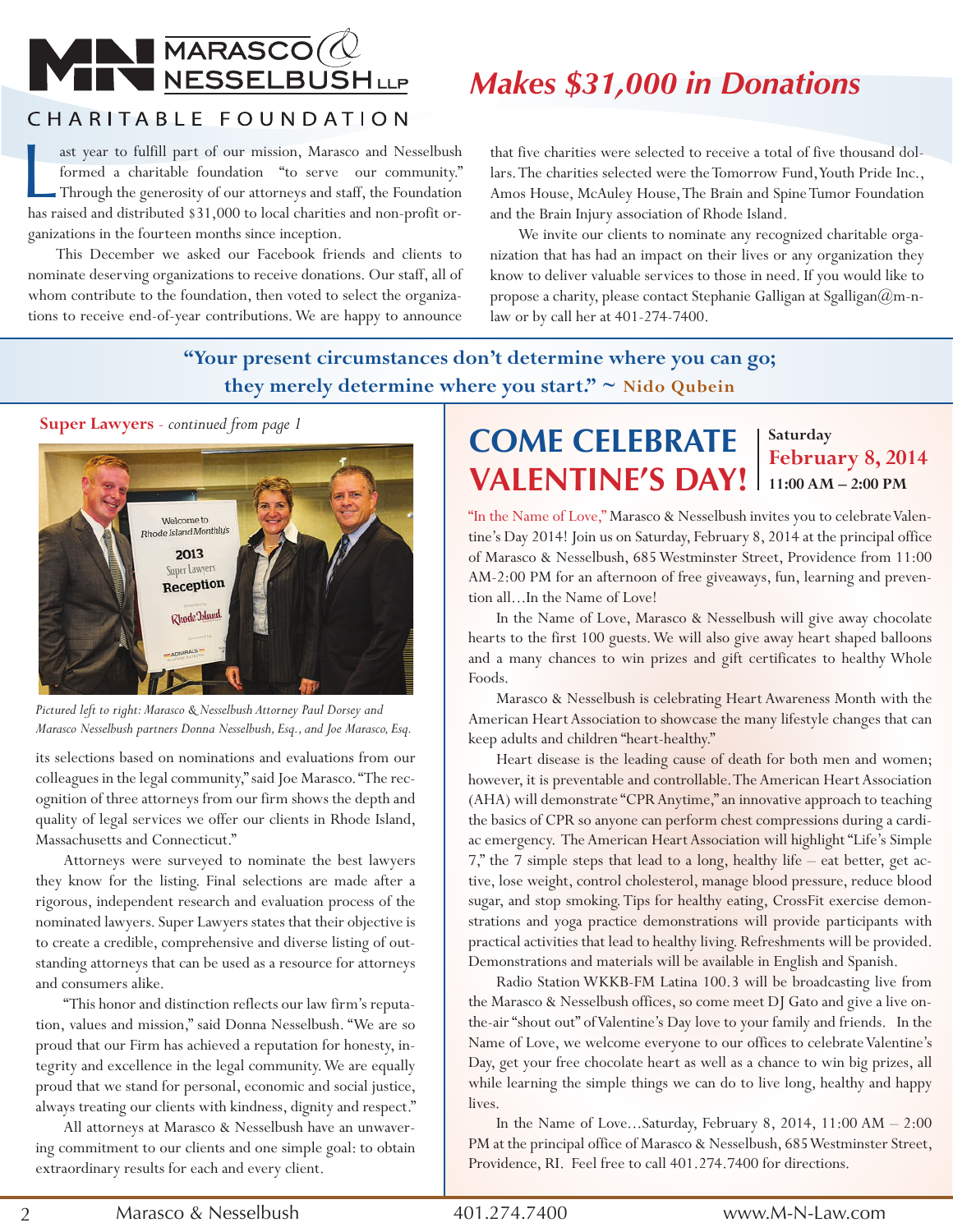# **marasCo & nesselbush: notable Case highlights 2013**

M<br>M arasco & Nesselbush is proud to represent injured and disabled clients throughout Rhode Island. Our goal is to provide our clients with the utmost care and respect while also achieving extraordinary results. Recently, our Personal Injury and Medical Malpractice division has litigated a few cases resulting in millions of dollars for our deserving clients. Some of our recently settled cases include:

Confidential medical malpractice wrongful death settlement on behalf of the family of a young mother. After years of litigation our clients were compensated for her premature demise due to a communication error and delayed diagnosis of brain cancer.

\$1,050,000 Wrongful death recovery for a man killed in a commercial trucking accident. The family received the full amount of the trucking company's liability policy limit and an underinsured motorist policy limit. Extensive investigation and expert reconstruction were critical in establishing liability.

\$1,000,000 Recovery for a client who sustained a traumatic brain injury in a fall from a second floor window. Diligent investigation into the tragedy revealed a prior fall at the location, faulty screens and a failure to maintain the premises.

\$500,000 Wrongful death settlement in a medical malpractice claim against a Hospital for the emergency department's failure to timely diagnose and treat MRSA infection, resulting in lost opportunity to prevent progression of infection, quadriplegia and death.

\$375,000 Pre-trial settlement for a client who sustained a back injury when she slipped and fell in a supermarket. The lawsuit alleged negligent maintenance and failure to warn.

\$350,000 Recovery on behalf of a client injured in a rear-end automobile collision. Our client sustained a significant spinal injury which required spinal fusion surgery. The negligent driver's policy limit was exhausted and an additional \$100,000 of the recovery was obtained from the client's Underinsured Motorist coverage.

\$305,000 Recovery on behalf of a client who was injured when a negligent driver lost control of his vehicle and ran our client, who was riding a bicycle, off the road. Our client sustained serious injuries including a closed-head brain injury, post concussion syndrome, and a slap tear of the labrum of her left shoulder. A portion of the recovery was obtained from the client's Underinsured Motorist coverage.

\$225,000 Settlement for client who sustained a traumatic brain injury in a night club. Litigation demonstrated inconsistencies in the defendant's version of how the injuries were sustained.

\$215,000 Settlement of a medical malpractice claim against surgeon for injuries sustained as a result of clipping the wrong duct during a gallbladder surgery.

Over \$200,000 recovered from a hotel company for victims who were exposed to Legionella bacteria (a bacteria which can cause Legionnaires Disease) while on vacation; Marasco & Nesselbush was able to demonstrate the owner's prior knowledge of the risk of exposure to its guests and a failure of the owner to take reasonable measures to address the risk.

\$150,000 Settlement reached for a college student who was involved in a motor vehicle accident on his way home from class. The accident, which was the result of the carelessness of a cab driver, caused the student to sustain serious injuries to his knee, including a torn meniscus and fractured patella.

\$125,000 Recovery on behalf of client who was injured when another vehicle ran a stop sign and broadsided our client, causing significant neurological injuries.

\$100,000 Partial settlement in a medical malpractice claim against hospital for injuries to a woman resulting from the failure to timely diagnose and treat an ectopic pregnancy.

\$78,000 Arbitration award recovered on behalf of a victim who sustained neck and lumbar sprains, leg contusions, bursitis and bicep tendonitis as the result of an automobile accident caused by the negligence of a distracted driver.

\$75,000 Recovery on behalf of a victim of a motor vehicle accident who suffered a fracture of his sternum when a negligent driver pulled out in front of him and caused a t-bone accident.

\$75,000 Recovery from the negligent driver who rear-ended our client while stopped in traffic on Route 1 in South Kingstown, causing personal injuries.

\$65,000 Recovery from the negligent driver of a commercial truck who rear-ended our client while stopped in traffic on Route 128 in Massachusetts causing personal injuries.

\$55,000 Recovery from our client's Uninsured Motorist coverage for personal injuries sustained as the result of being struck by a drunk driver who was operating on a suspended driver's license and without any insurance.

\$55,000 Recovery from a Providence Super Market for our client who sustained injuries after encountering a liquid spill.

### **Wrongful Death** - continued from page 1

 Marasco and Nesselbush then hired a nationally known truck accident reconstruction expert to review all of the witness information, physical evidence from the scene and to inspect the truck itself. The expert provided an opinion that the truck driver was negligent in several respects and failed to maintain a proper lookout and control of the truck under the circumstances. It was also learned that the truck driver probably violated strict rules limiting the length of time a commercial truck driver is allowed to drive without resting.

 After difficult negotiations the insurance carrier for the trucking company offered to resolve the case for the full amount of the available coverage, \$1,000,000. In addition, the client's own Underinsured Motorist coverage provided a further recovery in the amount of \$50,000.

 Obviously, no sum of money can bring back someone's husband and father or fairly compensate for such a unimaginable loss. However, by structuring the settlement funds appropriately, the children will have money to ensure a college education and bright future. The funds provided to our client will be used immediately to purchase the family a home in a safer neighborhood with better schools.

 When asked to comment on her experience with the firm our client reflected: "Joe and Tim are the best. They worked hard on my case; they are smart and never gave up. They were kind and caring to me and my family. I cannot thank them enough for all they have done for us. Because of their work, we will have a new home and financial security."